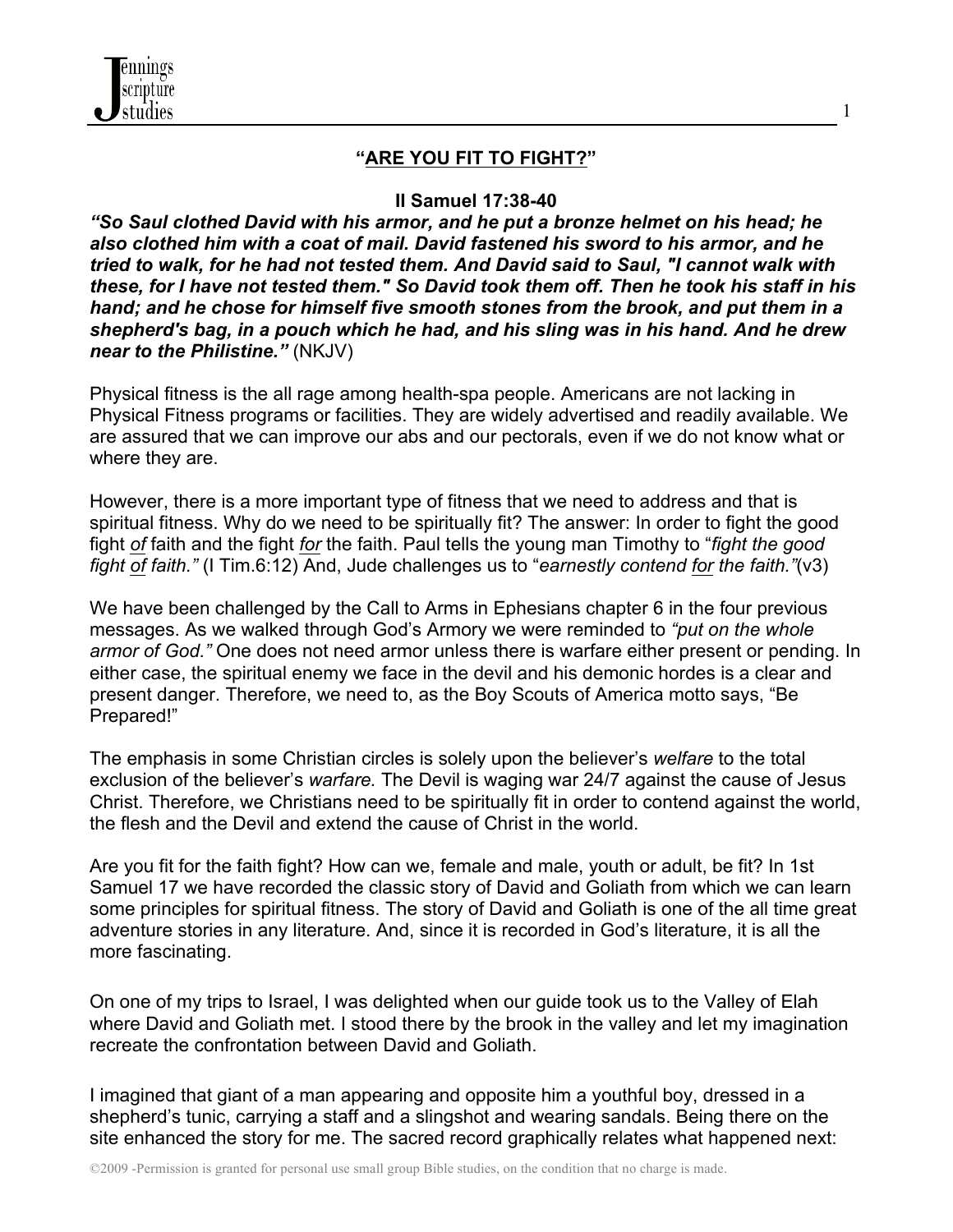David, *"chose him five smooth stones out of the brook, and put them in a shepherd's bag"* and *"David triumphed over the Philistine with a sling and a stone; without a sword in his hand he struck down the Philistine and killed him."* (1 Sam 17:40 & 50)

Who would not be intrigued by the encounter of a shepherd boy with a slingshot going up against an evil 9 foot giant? *"He was a giant of a man, this Philistine from Gath. He wore a bronze helmet, a two-hundred-pound coat of armor, bronze leggings, and carried a bronze javelin several inches thick, tipped with a twenty-five-pound iron spearhead, and his armorbearer walked ahead of him with a huge shield."* (I Sam. 17:4-7 TLB)

The Philistines and the Israelites, facing each other that day, assumed that this contest between the fair headed lad and the fearfully large man would be over before it started. However, they miscalculated. It is always an error in judgment when you leave God out of your calculations.

You know how the fight went: the giant was so big David could not miss! Before long he was stone dead. You could say he got rocked and lost his head! On Goliath's tombstone could have been written: "*Pride goes before a fall*."

From this story let us glean the following principles that are essential for all who fight the good fight of faith. First,

## **I. BE OBEDIENT IN THE MOST MENIAL TASKS.**

David's father sent him on an errand. David obeyed. Here is the account: "*One day Jesse said to David, "Take this bushel of roasted grain and these ten loaves of bread to your brothers. Give this cheese to their captain and see how the boys are getting along; and bring us back a letter from them! ….. Saul and the Israeli army were camped at the valley of Elah…. So David left the sheep with another shepherd and took off early the next morning with the gifts."* (1 Sam. 17:17-20 TLB)

David went because he was sent on a mission by his father to learn of the welfare of his brothers and to take them food. That was a comparatively simple thing to do. David was happy to be an obscure shepherd and an errand boy. His lot in life at this time was perhaps not as glamorous and public as being a soldier in Saul's army like his brothers.

There are many who want to be known as giant killers but few who are willing to be known for doing small deeds. There are those who want to do only big things. Menial tasks are below them. They want only to do things that will bring them fame and fortune. In the parable of the talents in Matthew chapter 25, Jesus told of a master who commended his servant in these words: *"Well done, you good and faithful servant: you have been faithful over a few things, I will make you ruler over many things."*

Richard Nixon was driven from the office of President of the United States in shame and upon leaving that office said these self-condemning words: "We did the big things rather well." It was not the big things that ruined him but it was the little behind the scenes things that brought him down.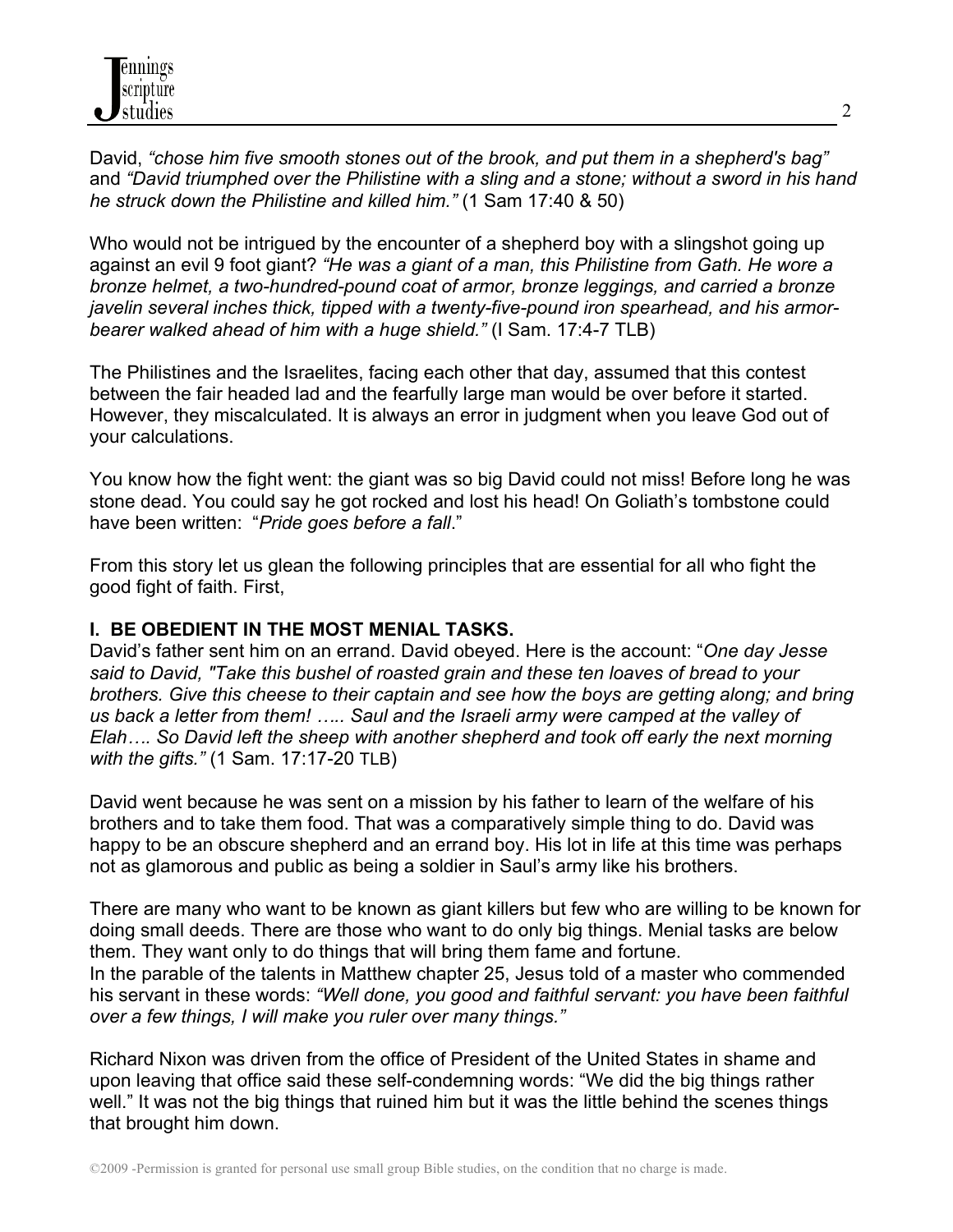

David did not go to the Elah Valley looking for giants. He obediently went on a simple, nonglamorous mission to serve others and it was while performing that menial task that he met Goliath. A life of acceptable service and assured victory begins with little obediences. That is the first requirement for spiritual fitness. Second,

# **II. CHOOSE GOD'S SIDE EARLY IN LIFE.**

David delivered the food to his brothers and then observed as Goliath made his daily challenge to the Israeli army. He was infuriated that this heathen giant was allowed to go unchallenged. David said to Captain Saul: *"Don't worry about a thing," David told him. "I'll take care of this Philistine!" "Don't be ridiculous!" Saul replied. "How can a kid like you fight with a man like him? You are only a boy, and he has been in the army since he was a boy!"*  (1 Sam. 17:32-33 TLB)

*"A kid ….only a boy*" Saul said. But what a boy! Humanly speaking this confrontation was a no brainer. A mere boy without armor fighting two well armed and experienced soldiers. Yes, two: the giant *and* his armor bearer! Read again: *"He* (Goliath) *wore a bronze helmet, a twohundred-pound coat of mail, bronze leggings, and carried a bronze javelin several inches thick, tipped with a twenty-five-pound iron spearhead, and his armor-bearer walked ahead of him with a huge shield."* (v. 4 TLB)

This was a suicide mission David was on – unless David had some secret weapon. And he did have! Notice David's boldness: "*Goliath walked out toward David with his shield-bearer ahead of him, sneering in contempt at this nice little red-cheeked boy! "Am I a dog," he roared at David, "that you come at me with a stick?" And he cursed David by the names of his gods. "Come over here and I'll give your flesh to the birds and wild animals," Goliath yelled. David shouted in reply, "You come to me with a sword and a spear, but I come to you in the name of the Lord of the armies of heaven and of Israel - the very God whom you have defied. Today the Lord will conquer you, and I will kill you and cut off your head; and then I*  will give the dead bodies of your men to the birds and wild animals, and the whole world will *know that there is a God in Israel! And Israel will learn that the Lord does not depend on weapons to fulfill his plans - he works without regard to human means! He will give you to us!"* (vs. 41-47 TLB)

Goliath was bigger than Shaq, the basketball player! And here was a boy with a slingshot who aspired to be a giant killer. I imagine that there was laughter in both armies as the soldiers looked out and saw a midget compared to the monster!

Do you remember why Saul was King? Saul was king because he was, as 1 Sam 9:2 says, *"An impressive young man without equal among the Israelites - a head taller than any of the others."* (NIV) The people chose Saul based upon his physical stature. However in I Sam. 16, when Samuel, obeying God's instructions, went to anoint Saul's replacement as King, God said, *"Don't judge by a man's face or height, .... I don't make decisions the way you do! Men judge by outward appearance, but I look at a man's thoughts and intentions."* (1 Sam 16:7 TLB) One does not have to be a giant physically to fight in God's army.

David had no physical characteristics that commended him as a gladiator. By comparison he was not a physical giant but he was a spiritual giant. David's unseen power was the God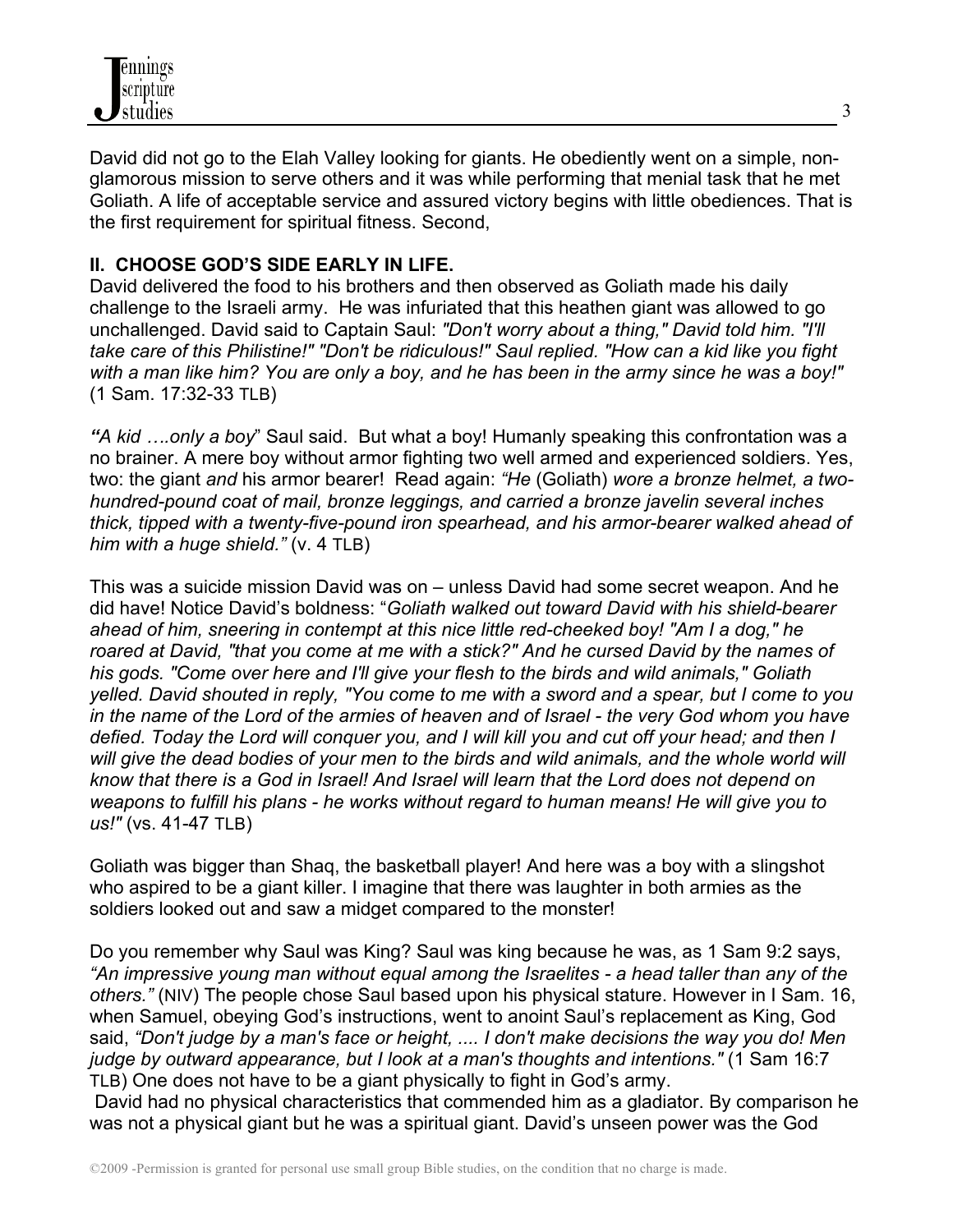

whom Goliath defied. He made his boast in the Lord. He knew the truth of Zech. 4:6 that it is *"Not by might nor by power, but by my Spirit, says the LORD Almighty."*

God is the Great Equalizer. He chooses differently from who and what man chooses. 1 Cor. 1:26-28 puts it like this: "*For you see your calling, brethren, that not many wise according to the flesh, not many mighty, not many noble, are called. But God has chosen the foolish things of the world to put to shame the wise, and God has chosen the weak things of the world to put to shame the things which are mighty."* (NKJV)

David was not physically a giant but he was spiritually a giant. The youngest son of Jesse may have been too young to be in Saul's army but he qualified for God's army. Let us learn this: One does not have to be a physical giant to fight anti-God giants! When you are spiritually strong you have nothing to fear. Remember this principle: *"For the weapons of our warfare are not carnal but mighty in God for pulling down strongholds."* (2 Cor 10:4 NKJV)

God's armor, which is catalogued in Ephesians chapter 6, is a "one size fits all" armor. You do not have to wait until you are an adult to wage spiritual warfare. Choose God's side early in life, put on the "*whole armor of God*" and *"stand against the schemes of Satan."* 

## **III. BE PREPARED FOR UNEXPECTED CHALLENGES.**

*"So David left the sheep with another shepherd and took off early the next morning with the gifts. He arrived at the outskirts of the camp just as the Israeli army was leaving for the battlefield with shouts and battle cries. Soon the Israeli and Philistine forces stood facing each other, army against army. David left his luggage with a baggage officer and hurried out to the ranks to find his brothers. As he was talking with them, he saw Goliath the giant step out from the Philistine troops and shout his challenge to the army of Israel. As soon as they saw him the Israeli army began to run away in fright. "Have you seen the giant?" the soldiers were asking. "He has insulted the entire army of Israel. David said, "Who is this heathen Philistine, anyway that he is allowed to defy the armies of the living God?"* (1 Sam. 17:20-27 TLB)

When David left home that morning to take bread to his brothers, little did he know that performing that simple task would result in a life changing experience. His life would never be the same after that day for as he arrived at the battlefront.

David discovered two challenges: the challenge of opposition and the challenge of opportunity.

### **A. The Challenge of Opposition.**

The motto of the Boy Scouts of America is: "Be Prepared." The Christian soldier must be prepared for the unexpected. Walking by faith does not exempt us from opposition. Upon his arrival David discovered a standoff between the Philistine army and the Israeli army because of the challenge from Goliath for a man to come out and fight him. David was not a professional soldier like his brothers but he was not daunted by Goliath's threats.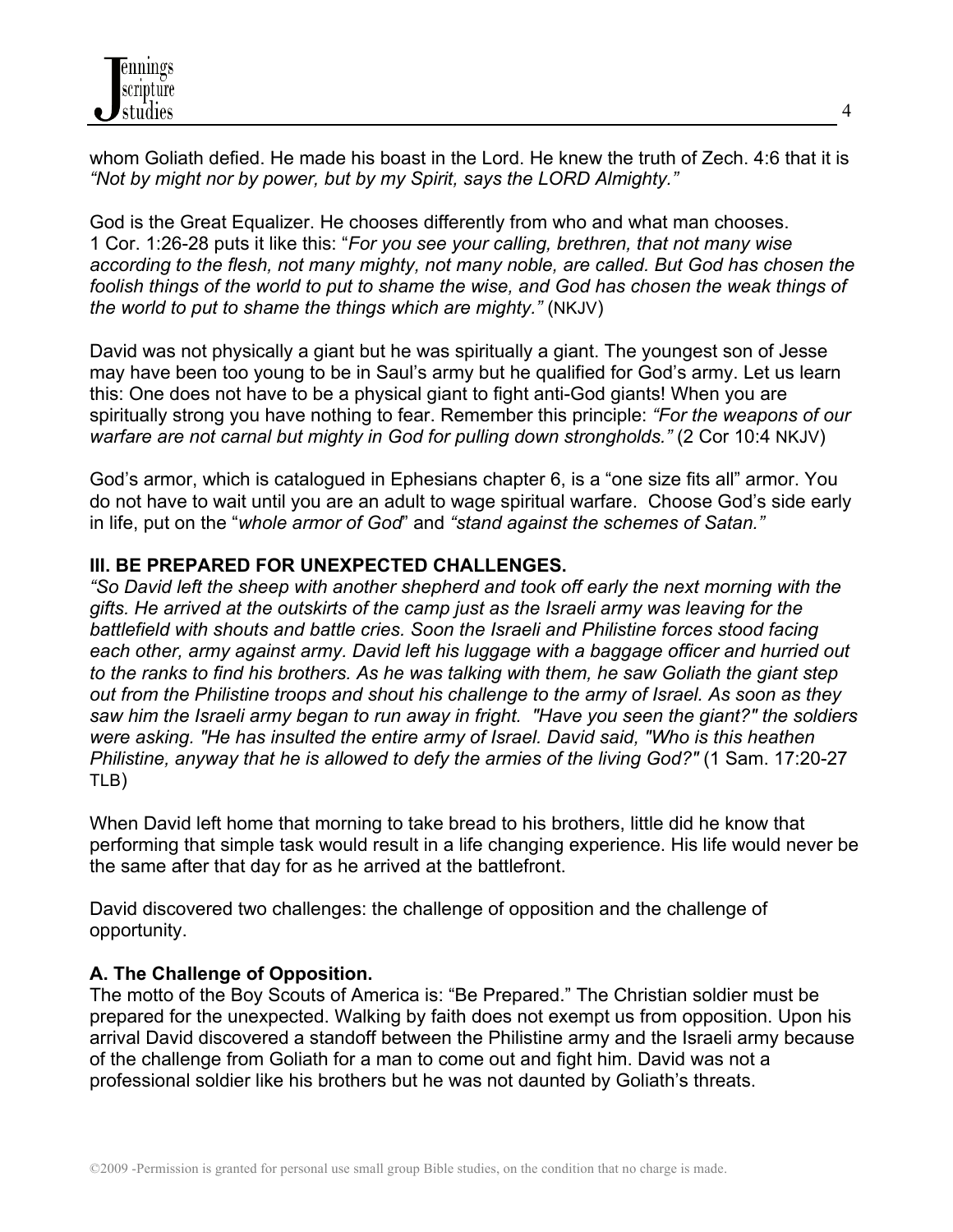

Some Christians are unnerved by opposition. They are naïve and certainly not realistic. Jesus promised that *"In this world you will have trouble. But take heart! I have overcome the world."* (John 16:33)

And Paul, in writing to the Philippians, said, "*Whether I come and see you or only hear about you in my absence, I will know that you stand firm in one spirit, contending as one man for the faith of the gospel without being frightened in any way by those who oppose you."* (Phil. 1:27-28)

Obedience to God will eventually result in opposition from the Devil. Be prepared! However, opposition can lead to…..

## **B. The Challenge Of Opportunity.**

David's simple errand to take food to his soldier brothers suddenly became a turning point in his life. His zeal for God was enflamed when a heathen giant of a man insulted Israel's God. When David was unexpectedly confronted with an opportunity to strike a blow for God he responded in faith. Consequently:

- Although he was the least among his brothers, that day David became 10 feet tall;
- He who fed his brothers also felled a giant;
- The shepherd became a soldier;
- An errand boy become a giant killer;
- He seized the unexpected opportunity, not for self-glory but for the glory of God!

Howard Hendricks wrote in *Taking A Stand,* "We are all faced with a series of great opportunities brilliantly disguised as unsolvable problems." The cartoon character Pogo, said in one of the strips, "Gentlemen, we are surrounded by insurmountable opportunities."

"Unsolvable problems" and "insurmountable opportunities," both are unexpected challenges. But that is the life of faith. What an exciting life! Want to serve God? Are you prepared for obedience, opposition, opportunities? If not, you are not fit for the fight!

The  $4<sup>th</sup>$  lesson about spiritual fitness that we can take from this story is:

## **IV. DO NOT BE DETERRED OR DISCOURAGED BY FAMILY OR FRIENDS**.

The Living Bible puts the developments in everyday English: *"But when David's oldest brother, Eliab, heard David talking like that, he was angry. "What are you doing around here, anyway?" he demanded."What about the sheep you're supposed to be taking care of?I know what a cocky brat you are; you just want to see the battle!"* (I Sam. 17:28) The conversation continued: *"Don't worry about a thing," David told him. "I'll take care of this Philistine!" "Don't be ridiculous!" Saul replied. "How can a kid like you fight with a man like him? You are only a boy, and he has been in the army since he was a boy!" But David persisted. "When I am taking care of my father's sheep," he said, "and a lion or a bear comes*  and grabs a lamb from the flock, I go after it with a club and take the lamb from its mouth. If it *turns on me, I catch it by the jaw and club it to death. I have done this to both lions and bears, and I'll do it to this heathen Philistine too, for he has defied the armies of the living God! The*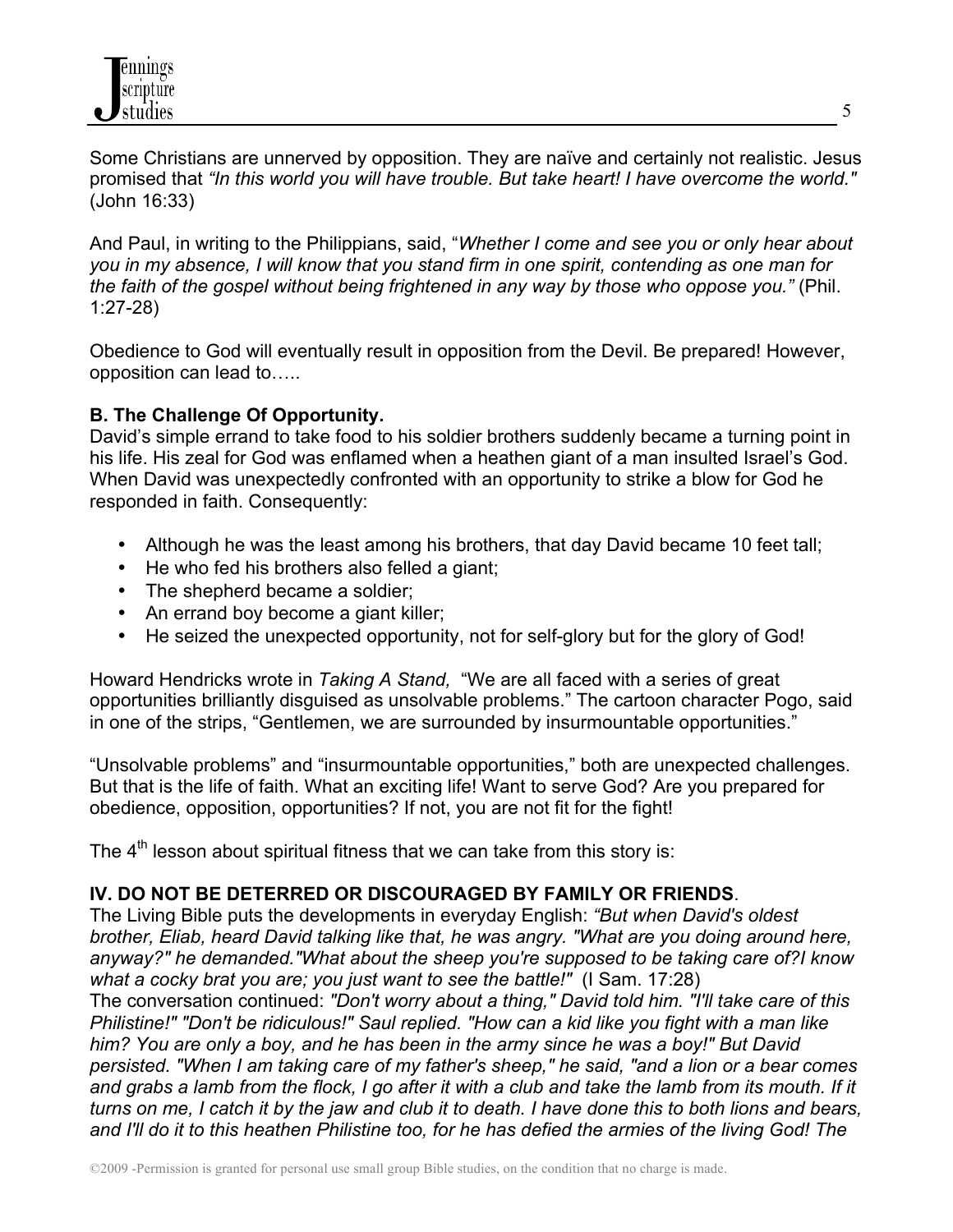*Lord who saved me from the claws and teeth of the lion and the bear will save me from this Philistine!"* (1 Sam. 17:32-37 TLB)

When undertaking a task for the glory of God, do not depend upon human understanding or support. There are encouragers, may their tribe increase! However, I have found that the discouragers outnumber the encouragers. And sometimes those closest to us discourage us the most. This should be no surprise for Jesus warned that *"a man's enemies will be those of his own household."* (Matt 10:36) I thank God that those in my own household have been great encouragers, but it is not always that way in some families, unfortunately.

David was rebuked by his older brother. "*But when David's oldest brother, Eliab, heard David talking like that, he was angry. "What are you doing around here, anyway?"* (v.28) It's the Big Brother Syndrome. David's big brother was a pessimist. What's the difference between an optimist and a pessimist? It has been said that "An optimist invented the airplane, a pessimist invented the parachute." Eliab was thinking about bailing out while David was thinking about air-mailing a rock! Did you notice that David's big brother had not volunteered to take on Goliath? Eliab's anger was in part because if David succeeded Eliab would look bad. However, the big brother's anger did not deter David.

Then Captain Saul tried to discourage David. He said, in, *"Don't be ridiculous!.....How can a kid like you fight with a man like him? You are only a boy, and he has been in the army since he was a boy!"* (v.33)Did that discourage David? No! *"But David persisted."* (v.34)He went on to say, *"Don't worry about a thing," David told him. "I'll take care of this Philistine!"* 

I love that! *"David persisted."* If you are going to be an overcomer living for God and fighting the good fight of faith you must be possessed by a conviction, a tenacity that propels, impels and compels you to obey your most holy instincts in spite of the nay-sayers be they family, friend or foe!

# **V. MAKE SURE YOUR MOTIVES ARE PURE**.

Why would a shepherd boy, on a mission to carry food to his soldier brothers, insert himself into their fight? The answer is in verses 28 & 29 where we read that his older brother, Eliab, impugned David's motives with these words: *"I know your pride and the insolence of your heart, for you have come down to see the battle."* (v. 28) David replies in v. 29 with these powerful words: "*Is there not a cause?"* (NKJV) Remember those words, *"Is there not a cause?"* Those words reveal that David's motive for getting involved was pure.

What was the *"cause*" of which David spoke? Was it not the preservation and the perpetuation of God's Kingdom Israel? Was it not Israel's God and God's Israel being insulted by the heathen Philistines and their champion Goliath? Yes!

When David arrived on the scene we read that the Israeli army was cowering before Goliath and the Philistines. Goliath had spewed his venom against Israel in these words: *"I defy the armies of Israel this day; give me a man, that we may fight together." When Saul and all Israel heard these words of the Philistine, they were dismayed and greatly afraid".* (v.10-11 NKJV) "*And all the men of Israel, when they saw the man, fled from him and were dreadfully afraid."* (v. 24 NKJV)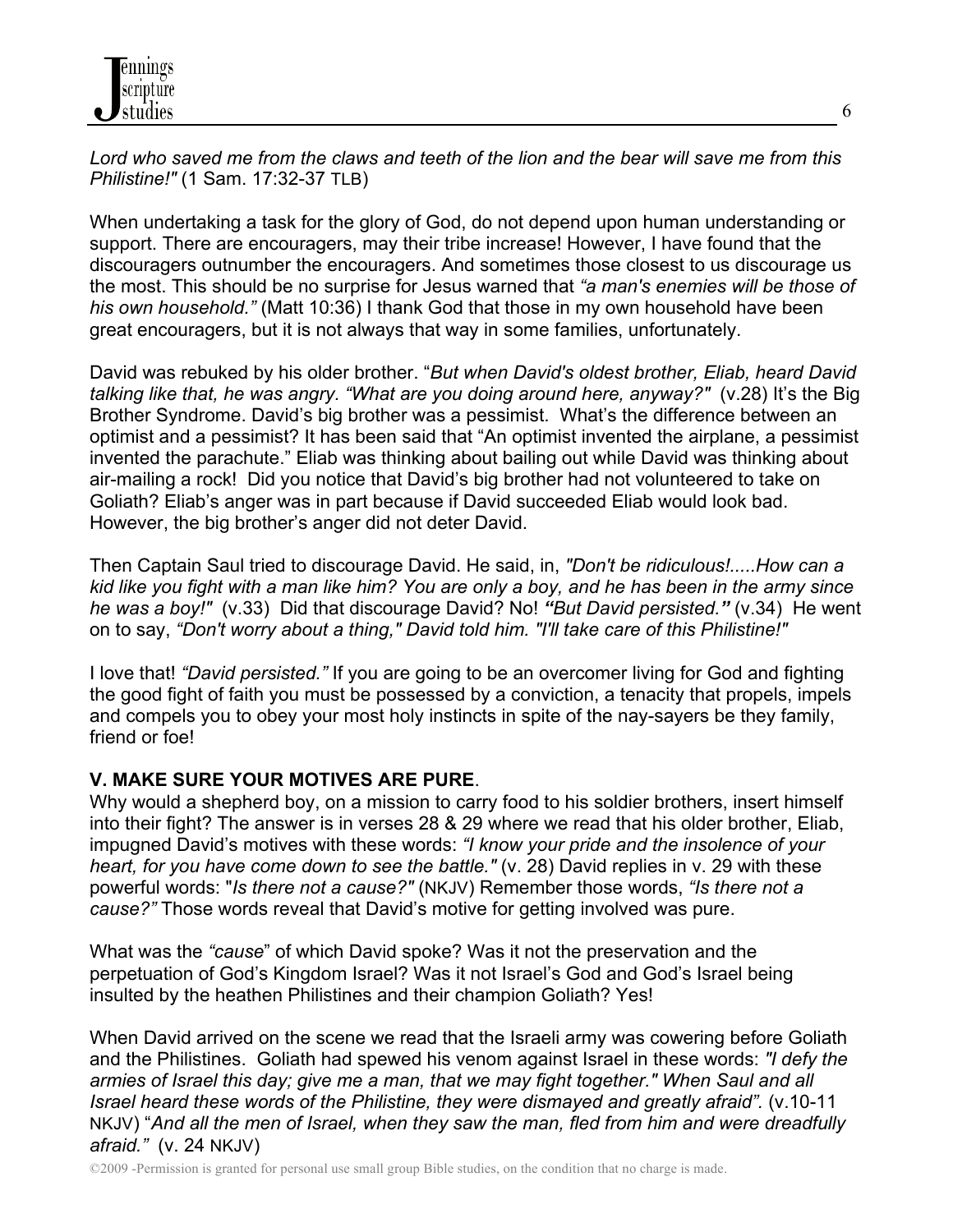

Furthermore, when David walked out to confront Goliath he said, *"I come to you in the name of the LORD of hosts, the God of the armies of Israel, whom you have defied.*' (v. 45) What was the cause that motivated David? It was the cause of:

- Righteousness vs. unrighteousness;
- Truth vs. error;
- God's crowd vs. the Devil's crowd;
- God's cause vs. the Devil's cause.

Think about these famous words from Teddy Roosevelt, *"The credit belongs to the man who is actually in the arena …. who does actually try to do the deed; who knows the great enthusiasm, the great devotion, and spends himself in a worthy cause; who, at the worst, if he fails, at least fails while daring greatly.*"

David dared greatly. He was jealous for the right cause and was willing to spend himself in that cause. Are we? What are we willing to risk for the right cause of Jesus Christ and His church even if we have to stand alone?

## **VI. HAVE SENSE ENOUGH TO KNOW WHEN NOT TO GO.**

When Saul grudgingly gave David approval to accept Goliath's invitation to come out and fight, Saul encumbered David by insisting that he wear his, Saul's, armor. This is what Saul did: *"Then Saul dressed David in his own tunic. He put a coat of armor on him and a bronze helmet on his head. David fastened on his sword over the tunic and tried walking around, because he was not used to them. "I cannot go in these," he said to Saul, "because I am not used to them." So he took them off."* (I Sam. 17:38-39 NIV)

*"I cannot go in these."* Saul's armor did not fit David. It was out of character for David to wear such equipment. Wouldn't a shepherd look ridiculous in such garb? David had sense enough to know when and how not to go into the fight. He knew not to go in another's uniform using unfamiliar weapons.

God uses that which is innate to us, the talents and tools with which we are acquainted. Use the equipment and abilities that are native to you and if you have the opportunity to acquire additional abilities, use them also for the glory of God. Use that which is distinctively and uniquely your own. Use your own God given convictions, abilities, values, goals.

There is no evidence that God expects a plumber to perform brain surgery. As a shepherd, David was adept at using a slingshot to ward off animals that would harm the sheep. Slings and stones were his offensive weapons and who would argue that he was not a straight stone slinger?

Hear what David said to Goliath as he approached him: *"All those gathered here will know that it is not by sword or spear that the LORD saves; for the battle is the LORD's, and he will give all of you into our hands."* (v. 47) David's confidence was in the Lord. He had sense enough to change garb before he charged Goliath. He knew when not to go. And now, the concluding lesson: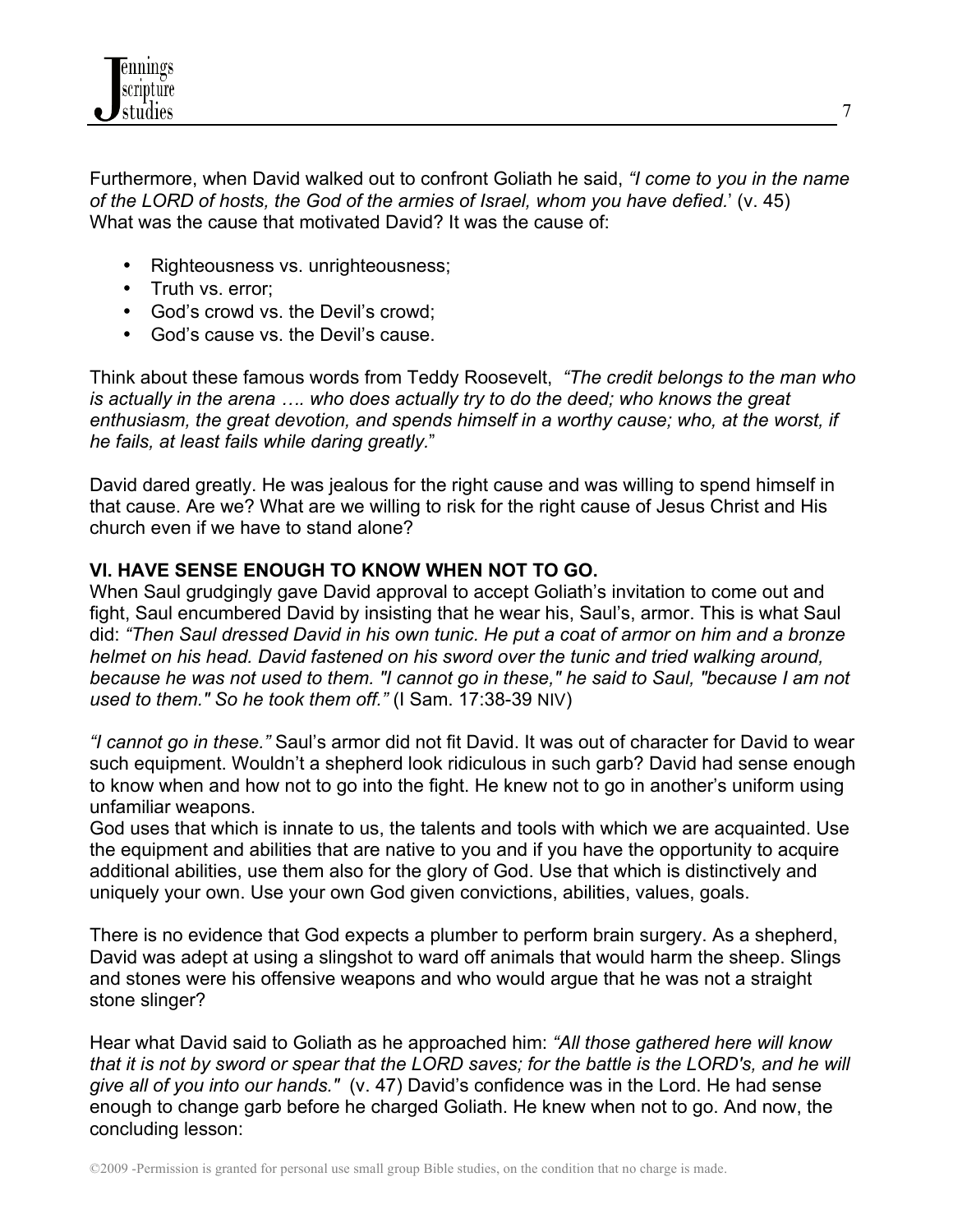

# **VII. DEPEND UPON GOD AND PRAISE HIM FOR EVERY VICTORY WON.**

*David said to Goliath, "I come to you in the name of the LORD of hosts, the God of the armies of Israel, whom you have defied. This day the LORD will deliver you into my hand…Then all this assembly shall know that the LORD does not save with sword and spear; for the battle is the LORD's, and He will give you into our hands."* (1 Sam 17:45-47 NKJV)

There is no way to explain David's victory over Goliath apart from God's enablement. David knew this and credits God before the fatal blow is struck. Whoever would have thought that Jesse's son, the harp playing musician, would have the audacity to confront and kill a giant madman?

Something must have been going on between God and David while he was out in the fields around Bethlehem tending sheep. And there was! David was communicating with God and God with David. How do I know? Read the songs David wrote. The Psalms of David prove that David was a God-seeker. His songs are replete with God praise. He had no problem praising in public because he practiced in private. Psalm 27 is a good example:

*"The LORD is my light and my salvation; Whom shall I fear? The LORD is the strength of my life; Of whom shall I be afraid? When the wicked came against me To eat up my flesh, My enemies and foes, They stumbled and fell. Though an army may encamp against me, My heart shall not fear; Though war should rise against me, In this I will be confident. One thing I have desired of the LORD, That will I seek: That I may dwell in the house of the LORD all the days of my life, To behold the beauty of the LORD, And to inquire in His temple. For in the time of trouble He shall hide me in His pavilion; In the secret place of His tabernacle He shall hide me; He shall set me high upon a rock. And now my head shall be lifted up above my enemies all around me; Therefore, I will offer sacrifices of joy in His tabernacle; I will sing, yes, I will sing praises to the LORD."* (Psalm 27:1-6 NKJV)

So David was victorious and he gave the praise and glory to God. He did not, like Goliath, seek his own honor, but the honor of God. Remember, *"God resists the proud and gives grace to the humble."* 

## **The Impact Of This Story**

### *It Instructs us.*

It is preserved in God's Word to instruct us. We have briefly reviewed 7 of the many lessons that can be learned from the victory of the boy from Bethlehem over the giant from Gath. Let us also "*be doers of the Word and not hearers only*."

## *It Encourages us.*

This classic story is recorded to encourage us, not to entertain us. It encourages us to, as Hudson Taylor said, "Attempt great things for God; expect great things from God."

# **Are You Fit For The Fight?**

A few years back a movie was released about the life of Astronaut John Glenn. It was called "The Right Stuff." David had the right stuff! Do you? Are you fit for the fight? Whose side are you on? If you want to be in on the team that has won the battle, it is time for you to give your life to Jesus!